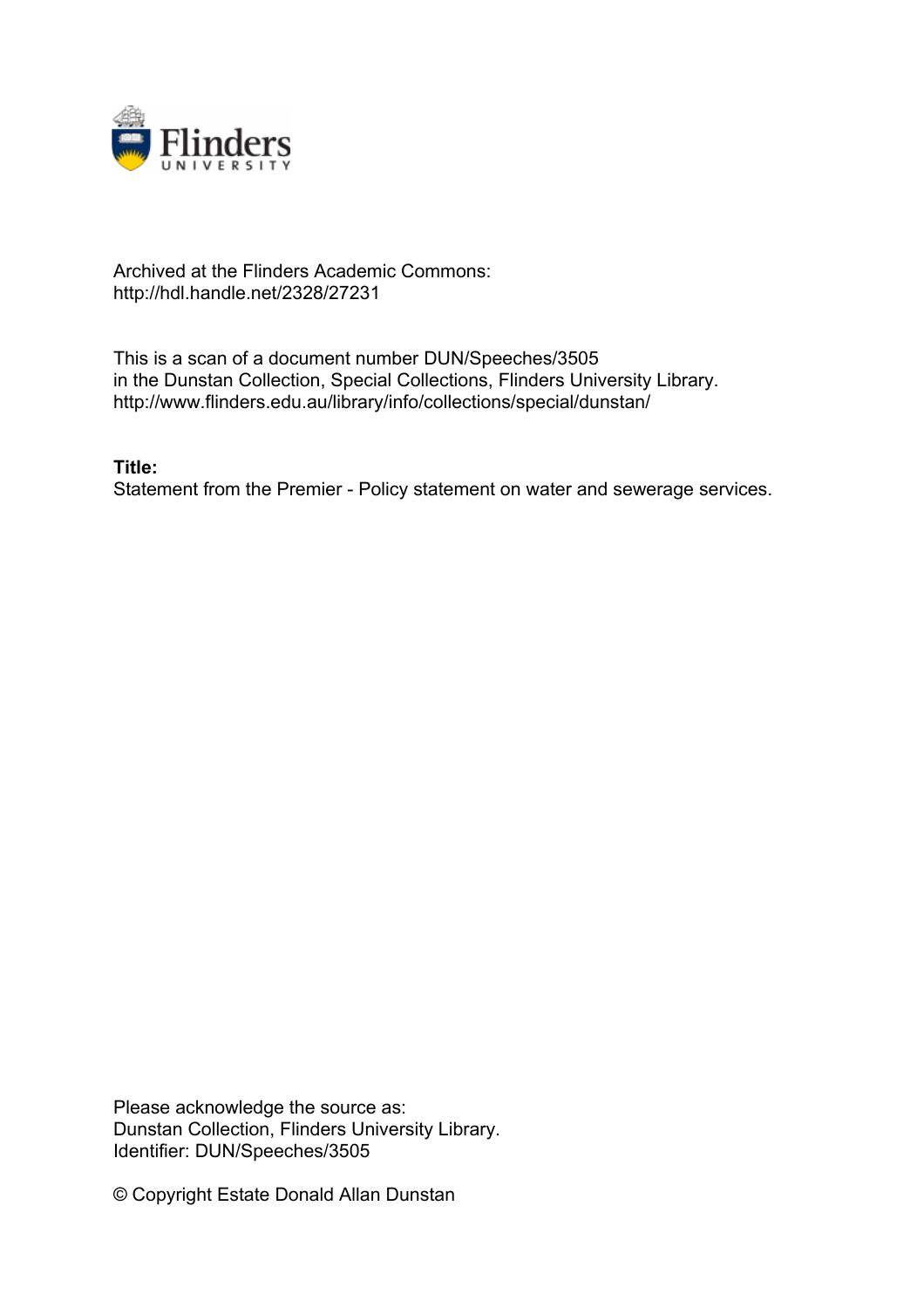

**STATEMENT**  from the Premier

 $Data$  .........**July** ...7, ...1975.... **Embargo** 

State Administration Centre, Victoria Square, Adelaide, South Australia 5001 228 4811

*35D&.M.* 

# POLICY STATEMENT ON WATER AND SEWERAGE SERVICES.

Adelaide will get its first filtered water next year, there will be more generous benefits for pensioners on water, sewerage, land tax and Council rates under the Pensioner Remission Scheme, and country towns will get improved water and sewerage facilities.

These were among the assurances given today by the Premier, Mr. Dunstan.

Mr. Dunstan said the first 60,000 homes in Adelaide would have filtered water next year.

' his would follow the commissioning of the Hope Valley Treatment Works which would be the first of eight water treatment works to serve the whole metropolitan area under a ten year programme begun in 1973.

The estimated cost of the scheme was \$90 million.

Mr. Dunstan said when the water filtration programme was completed, the Government would have a look at the possibility of using reservoir reserves for recreational pruposes.

Reporting on past developments and future plans for water and sewerage services throughout the State, Mr. Dunstan said :-

# PUBLIC WATER SUPPLIES:

The Government has pressed ahead with its policy of expanding water supply services to ensure adequate supplies to meet the needs of South Australia.

Capital expenditure on waterworks during the present term of office of the Government will be approximately \$70 million.

**.2.**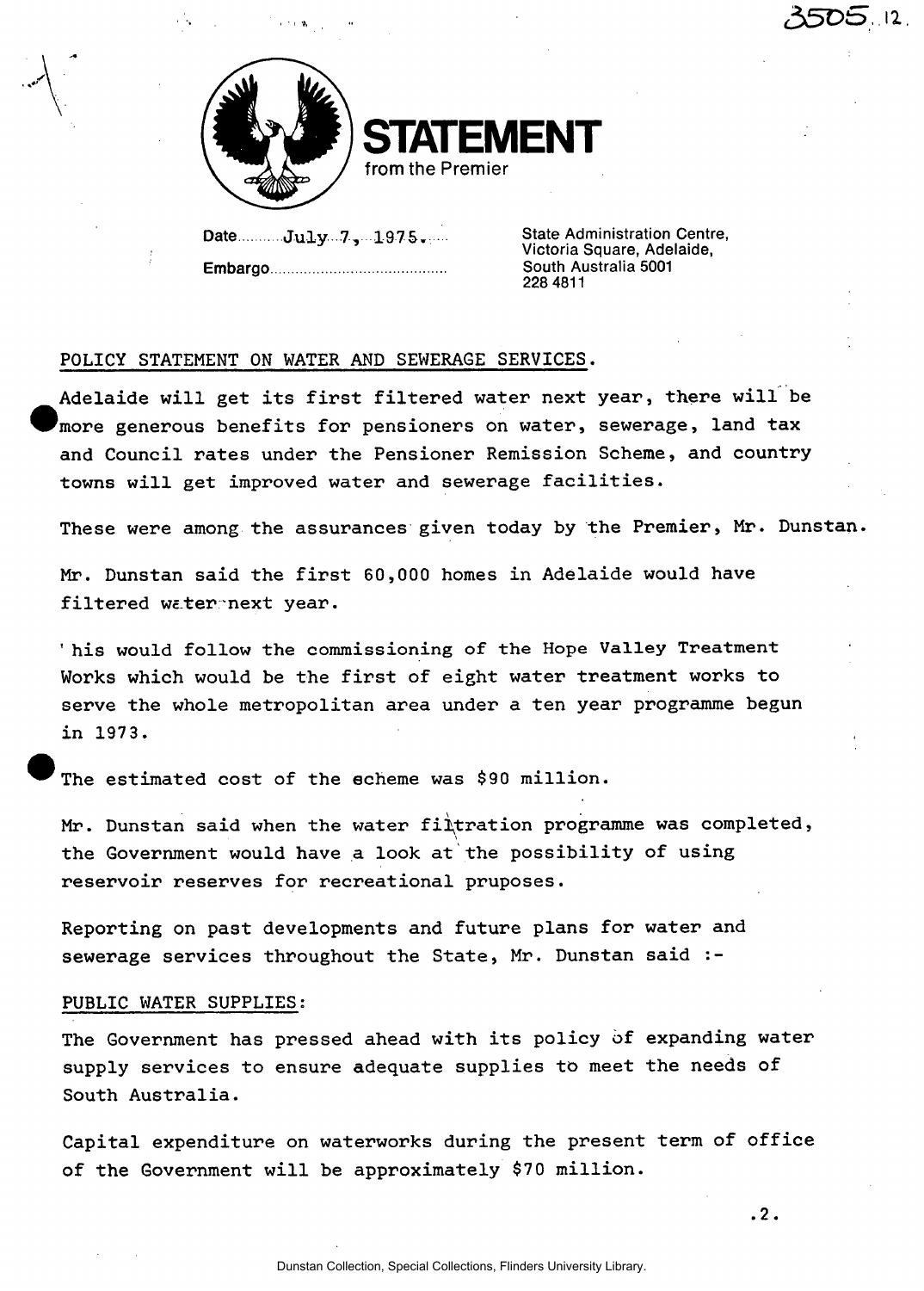# WATER RESOURCES:

At the earliest possible time the Government will introduce to Parliament a Water Resources Act to provide Government with machinery to apply modern principles of water management. This will ensure that the most beneficial use is made of the State's resources.

**.2.** 

## METROPOLITAN WATER SUPPLIES:

The action taken to improve supplies to existing urban areas and services new subdivisions will assure adequate supplies of water for the southern and central metropolitan area for many years to come.

This action will also serve Monarto and improve supplies to hills townships en route. .

# Little Para Dam Project

The Little Para Dam Project is under construction and planned for commissioning in 1977 at a cost of \$23 million. This major scheme will supplement supplies to the expanding Salisbury-Elizabeth area.

#### COONTRY WATER SUPPLIES:

Significant improvements have been made to water supplies at Fenmark, Murray Bridge and Yorke Peninsula and in the Owen and South East areas.

On the West Coast, the important Tod Trunk Main has been replaced by a larger new main right through to Ceduna at a total cost of \$15 million. The Lock-Kimba system of pumping stations, major pipeline and storage tanks has been completed at a cost of \$6 million under a grant negotiated with the Australian Government. A further \$1 million will be spent on branch mains from the major pipeline. The \$4 million Uley South water supply scheme has also been commenced to meet the increasing demand for water at Port Lincoln. These projects, together with less major works, will ensure adequate supplies to this dry and vulnerable part of South Australia.

On the quality side, chlorination stations have been installed at Robertstown, Beetaloo, Upper Paskeville, Hahndorf and Hindmarsh Valley to ensure the safety of country water supplies and iron removal plants have been installed,at Robe, Beachport and Lucindale.

## Water Treatment - Northern Towns

The South Australian Government recognises the problems of water quality of northern towns particularly those supplied by Morgan-Whyalla pipeline. At the present time, the Government is carrying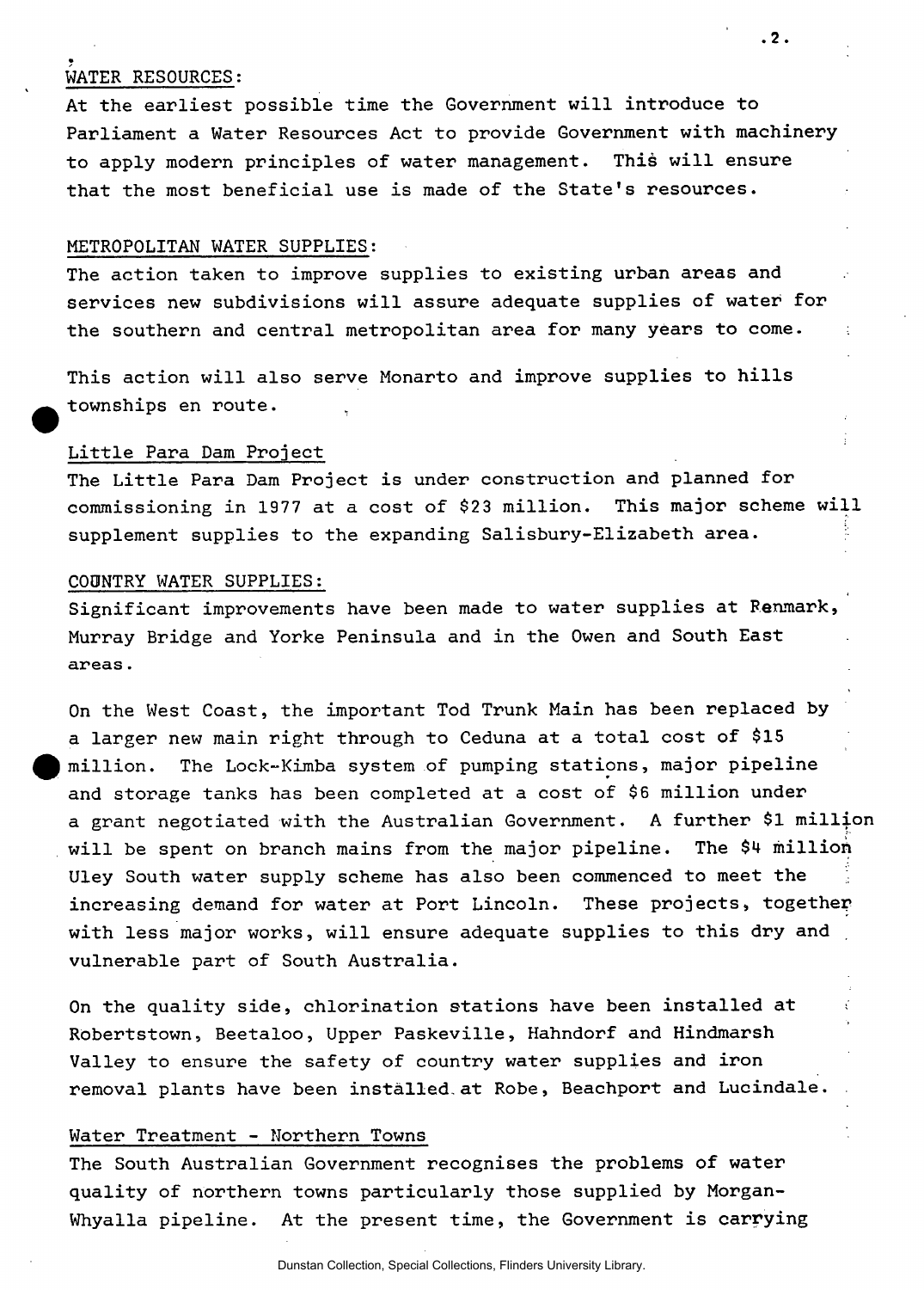but a study of the requirements for water filtration for this area and has already made submissions to the Australian Government for financial assistance under the National Water Programme.

**.3.** 

Design work will commence in 1976-77. Construction work in 1977-78.

#### SEWERAGE SERVICES:

With over \$39 million spent on the provision of sewerage services in South Australia during the life of the present Parliament, the Government has made considerable headway in catching up the backlog of sewerage works, ensured the provision of sewerage services to all new subdivisions and extended sewerage services in major country towns.

### METROPOLITAN SEWERAGE:

Adelaide continues to lead all other Australian capital cities in the provision of full sewerage services with 96% of the metropolitan area served and sewerage services available to some 1,900 vacant allotments connected to the system. The Government requires that all new subdivisions be provided with water and sewerage services and this will ensure the continuation of this very satisfactory situation.

Sewerage services have been provided at Braeview, Tea Tree Gully, Hope Valley. Taperoo **and** Stirling **Town** Centre. Considerable progress has been made on the Blackwood-Belair Scheme where approximately \$2% million will have been spent over the past three years. This scheme will be extended to include Coromandel Valley when Stage II commences in 1976-77.

## COUNTRY SEWERAGE:

The \$4 million Gawler Sewerage Scheme was commenced in 1968-69 and will be approaching completion by March 1976.

In the Iron Triangle, the \$4.7 million first stage of the Port Pirie Scheme, which serves the main areas of the city has been completed and the second and final stage will be started later this year. A \$5 million sewerage scheme for Port Augusta is planned for completion in 1978 while improvements are in hand to upgrade the Whyalla Sewerage Treatment Works to overcome the environmental disabilities (odour) of: the present works.

On the Metropolitan Watersheds, the sewerage of Hahndorf and Balhannah is proceeding and a strat on the major Stirling-Aldgate-Bridgewater Scheme is scheduled for July 1976. These works are essential to protect the basic qualityof Adelaide's water supply.